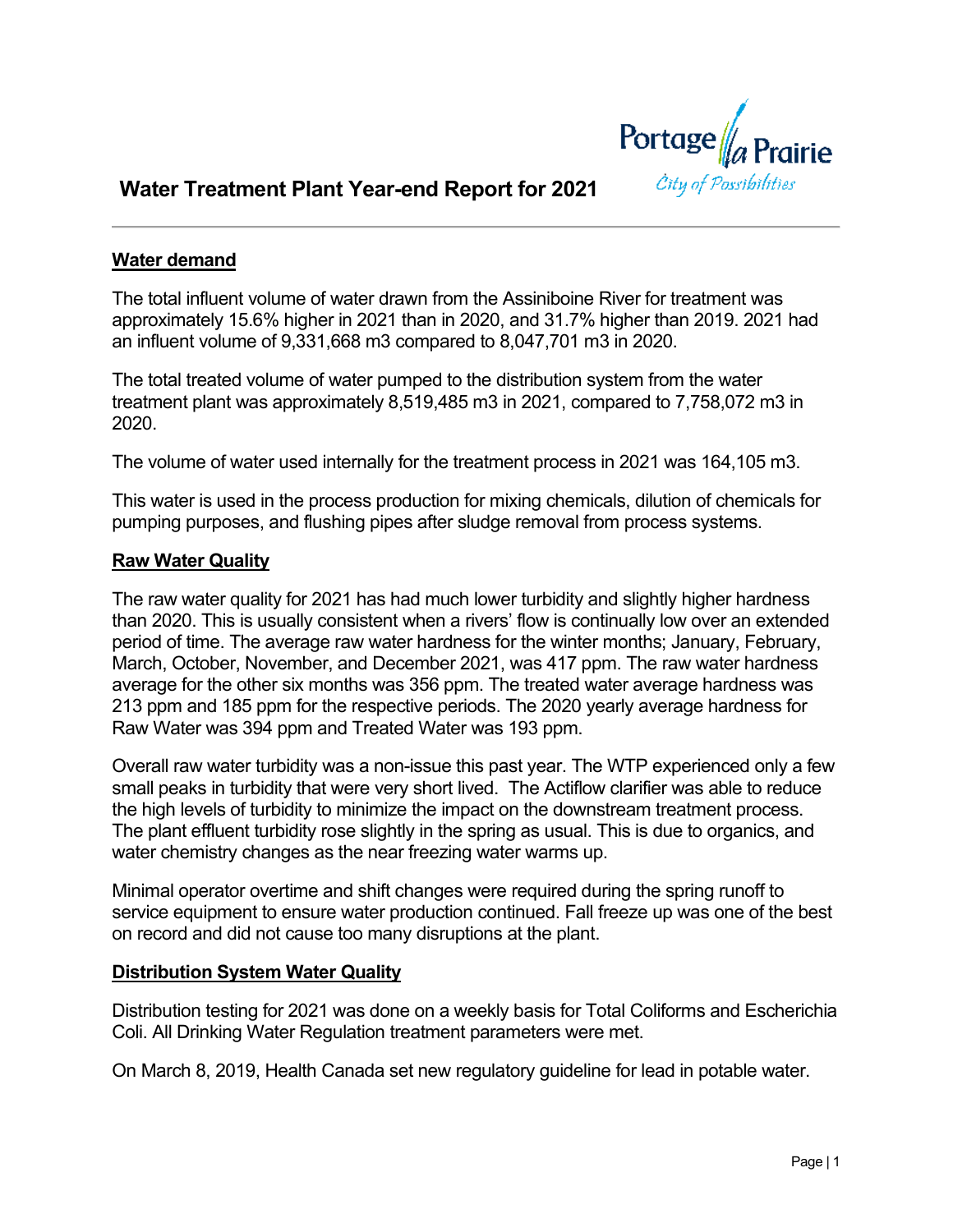The new Canadian Drinking Water Quality Guideline maximum acceptable concentration (MAC) for total lead was lowered from 0.010 mg/L, set in 1992, to 0.005mg/L. This is based on a sample of water taken at the consumer's tap.

Metals sampling and testing was conducted on a quarterly basis for the assessment of lead concentrations found in some household service lines. The samples were sent to an independent lab and all results were forwarded, by the lab, to the Manitoba Conservation and Climate, Office of Drinking Water Officer for our area. The practice of running cold water for 2 to 3 minutes, following extended periods of non-use, and before consuming, is recommended for all homes with lead services.

In 2021 Manitoba Health has mandated the City to do lead testing in forty residences per year.

More information may be obtained from the City's web page.

## **Water Quality Monitoring and Analyses**

Each year, an annual water system report is to be completed by the City and submitted to Manitoba Conservation & Climate, Office of Drinking Water by March 31<sup>st</sup>. The Office of Drinking Water and the City of Portage la Prairie will continue implementing testing changes at the Water Treatment Plant to enhance the water quality and will continue to work jointly with the local Drinking Water Officer.

The attached graphs for the Hardness show the Raw Water was lower than the seasonal trend from April to June. Slightly higher than normal hardness levels were prevalent during the year, with the fall Raw hardness rising considerably higher than normal. The plant operators, however, did an efficient job dealing with the high fall hardness. The effluent hardness in the fall only rose slightly.

As shown in the turbidity graph below and as mentioned, the WTP Raw water was less turbid than usual this past year and had very few peaks in turbidity. These small variations did not seriously affect the plant performance.

The graph for the effluent pH shows some peaks above 8.5 due to over-feed of sodium hydroxide. The raw water pH tends to follow seasonal trends for highs and lows and the effluent pH is adjusted with Sodium Hydroxide to maintain positive Langlier Index to prevent metal corrosion and metals from leaching into the water from too low of a pH.

Fluoride graphs shows some variation in feed early in 2021 and a consistent feed for the remainder of the year. In the start of the year a new feed pump was installed, and it was being adjusted to optimize its feed rate. The fluoride test results are from the morning sample and represent the reading in the effluent water at that time, and not as a daily average. A concentration of 0.70 mg/l has been deemed optimum by Health Canada.

Chlorine was on manual feed for much of 2021 due to a delay in the repair of the automatic controller. The feed unit was put on manual while the feed controller was sent out to be repaired. The effluent chlorine levels are higher as it enters the distribution system. Weekly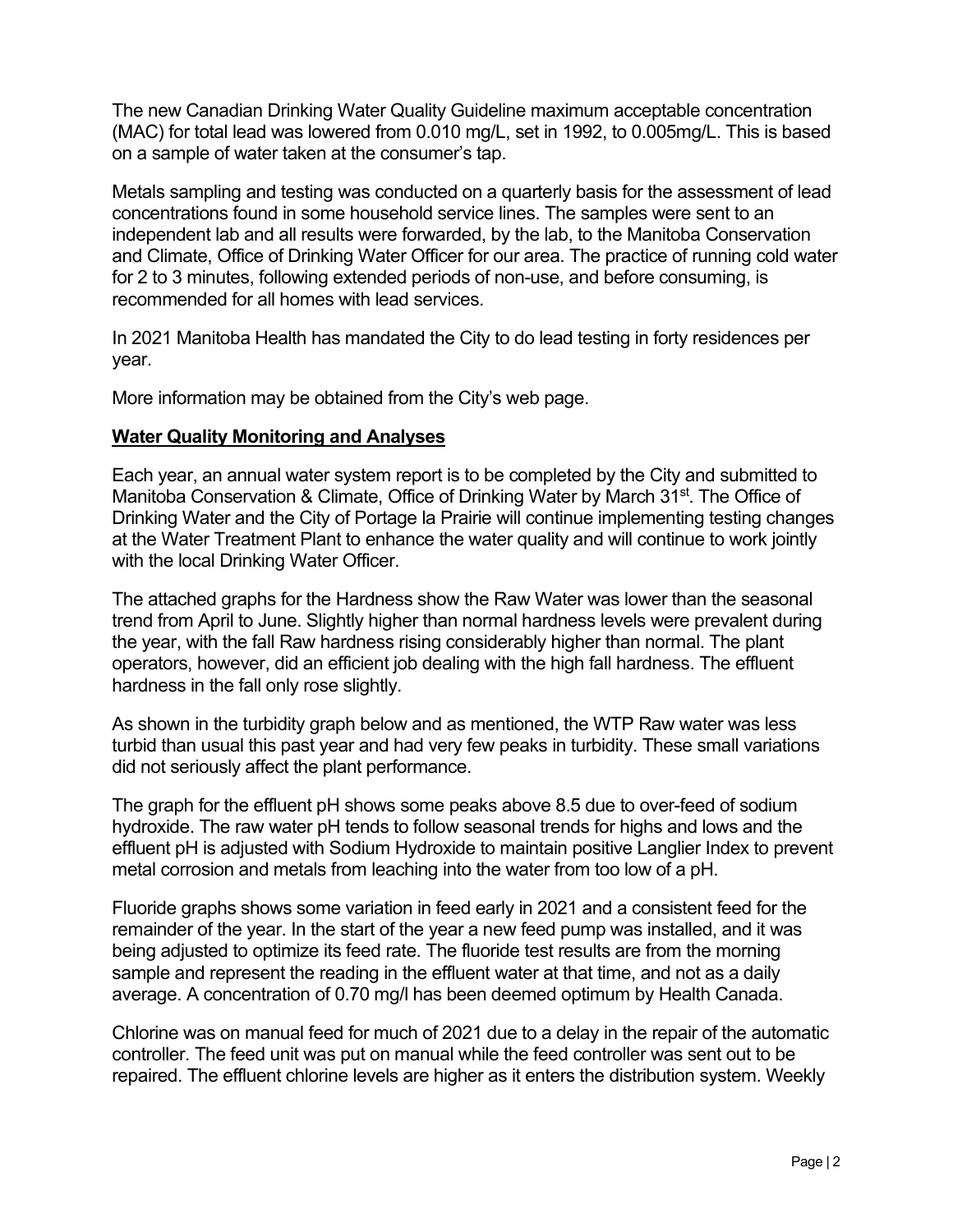sampling of the distribution areas for chlorine residual was done and samples sent to an independent lab for analyses and reporting to the Drinking Water Officer and Water Plant Management. All samples were shown to be free of Total Coliform and Escherichia Coli. Water treatment staff are working to lessen the variance in the chlorine residual in the water entering the distribution system.

In 2021, the Tri-halomethane (THM) regulation requirements were met in the city limits. In the regional water systems where the water age increases, THM results are higher. THM's and other disinfection byproducts develop when chlorine reacts with organics in the water, organics can also cause taste and odour issues. Taste and odours are removed in part by the granular activated carbon filters. While these filters still seem to be reducing tastes and odour, they are showing higher levels of embedded total organic carbon (TOC) that could react with chlorine to form THM'S. The effective removal of THM-forming compounds is limited. The expected life rating of the GAC media life is well below the original anticipated three years, but the replacement of the GAC media annually, or more frequently, would be cost prohibitive. Monitoring of the raw and treated water will continue to detect problems within the raw water that would cause this. Further studies with chemical treatment alternatives have continue in 2021 to help find a solution for the elevated THM's.

McKay Reservoir flow control upgrades. Two new motors and variable frequency drives were added with modification to the Supervisory Control and Data Acquisition Program. Allowing for better control on the overall water distribution system. Maintaining a constant pressure in the system and directional flow control of the system. Also reducing water main breaks in low flow situations such as over the Christmas holidays.

The Water Treatment Functional Design Upgrades is being coordinated by AECOM Engineering, Manitoba Water Service Board, and the City of Portage la Prairie Water Treatment Plant Staff.

Certain Phase 2 A upgrades were not completed in 2019 and were carried over into 2020/2021 which include: Lime Batching Alterations and the Makeup water System for chemical batch tanks.

Phase Two (B) upgrades completed in 2021 include the following: New Backup Generator, Air -Scouring System for Pre-Treatment process and New Ozonation System.

Phase Three of the water plant upgrades included a 15,000,000 litres per day Water Treatment Plant Expansion.

### **Major Maintenance in 2021**

Complete new ozone generation system.

Water plant air compressor replacement.

Replacement of McKay reservoir pressure control valve.

Various valve and flowmeter replacements.

Five turbidimeters replaced with new modern units.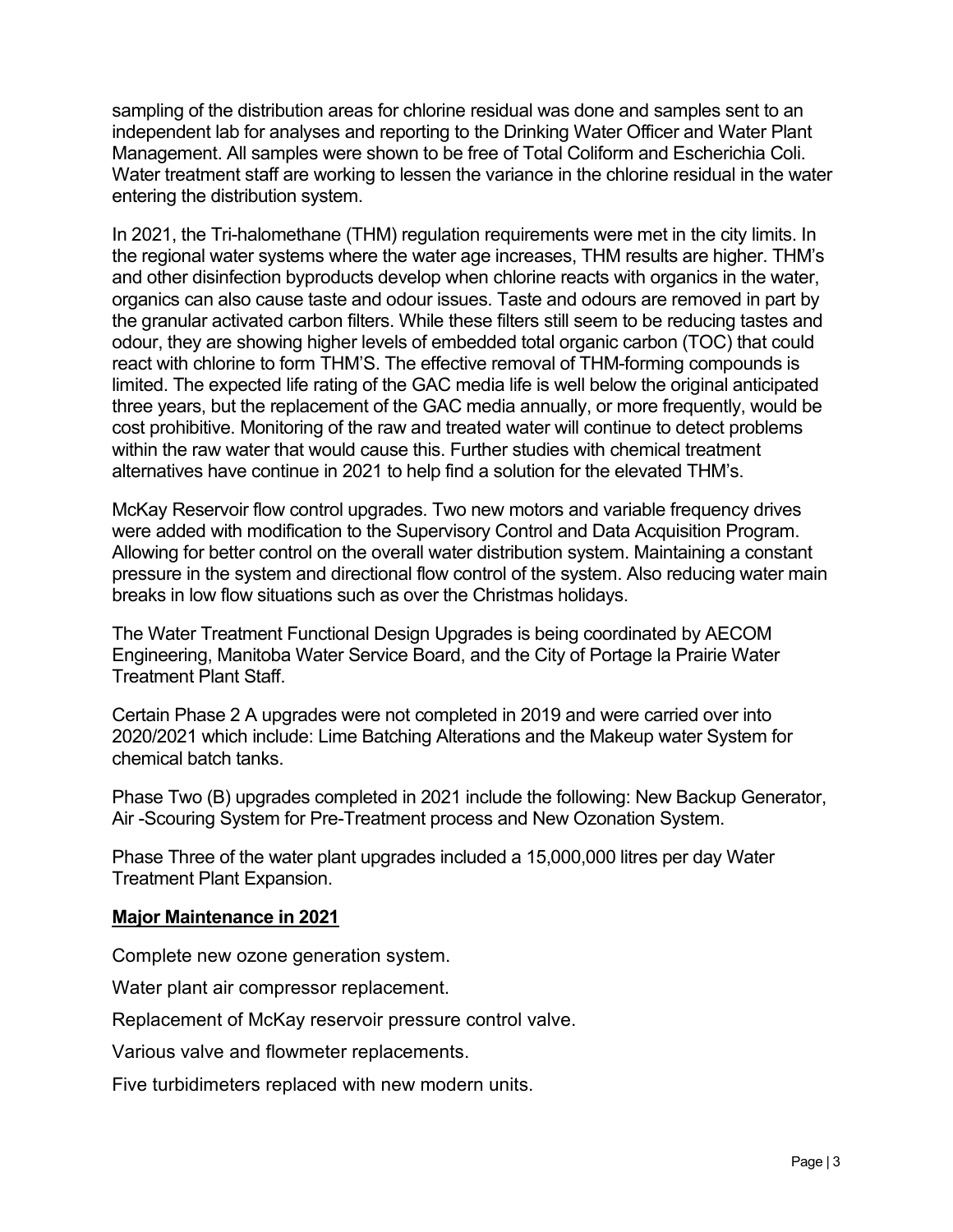Two chlorine analyzers replaced with new modern units.

Blowdown sludge pump repair.

New air-cooled water chiller for heat loop.

Ongoing Water Quality Studies will result in optimizing the treatment process to treat the raw water to continue to have a safe, reliable product for our consumers.

The plant was kept in operation during maintenance work and plant shutdowns were done in a manner to keep the consumers supplied with water.

Operating staff will continue to abide by all Government operational requirements and work with the local Drinking Water Officer to ensure the best quality of water for all persons.

| City of Portage la Prairie Water Treatment Plant - 2021 Annual Data Summary |                 |                                              |            |                 |          |          |                      |                          |                      |                           |
|-----------------------------------------------------------------------------|-----------------|----------------------------------------------|------------|-----------------|----------|----------|----------------------|--------------------------|----------------------|---------------------------|
|                                                                             |                 |                                              |            |                 |          |          |                      |                          |                      |                           |
|                                                                             | <b>Influent</b> | Effluent                                     | Influent   | <b>Effluent</b> | Influent | Effluent | <b>WTP Effluent</b>  | W.T.P.                   | <b>WTP Reservoir</b> | <b>Reservoir Effluent</b> |
|                                                                             |                 | <b>Hardness Hardness Turbidity Turbidity</b> |            |                 | pH       | рH       | Free CI <sub>2</sub> | <b>Effluent Fluoride</b> | <b>Influent Flow</b> | less process water        |
|                                                                             | ppm             | ppm                                          | <b>NTU</b> | NTU             |          |          | (sampled)mg/l        | (Sampled) mg/l           | m3                   | m3                        |
|                                                                             |                 |                                              |            |                 |          |          |                      |                          |                      |                           |
| <b>TOTAL ANNUAL</b>                                                         |                 |                                              |            |                 |          |          |                      |                          | 9.208.051            | 8,519,485                 |
| <b>AVERAGE</b>                                                              | 387             | 199                                          | 22.12      | 0.09            | 8.40     | 7.66     | 1.65                 | 0.89                     | 25,228               | 23.341                    |
| <b>PEAK DAY</b>                                                             | 550             | 260                                          | 164.00     | 0.29            | 8.89     | 8.60     | 3.00                 | 1.35                     | 34,920               | 31,026                    |
| 90th PERCENTILE                                                             | 468             | 230                                          | 33.74      | 0.12            | 8.68     | 8.12     | 2.14                 | 1.02                     |                      |                           |
| <b>MEDIAN</b>                                                               | 384             | 200                                          | 18.50      | 0.07            | 8.46     | 7.61     | 1.61                 | 0.90                     |                      |                           |
|                                                                             |                 |                                              |            |                 |          |          |                      |                          |                      |                           |
| <b>WINTER AVG</b>                                                           | 417             | 213                                          |            |                 |          |          |                      |                          |                      |                           |
| <b>SUMMER AVG</b>                                                           | 357             | 186                                          |            |                 |          |          |                      |                          |                      |                           |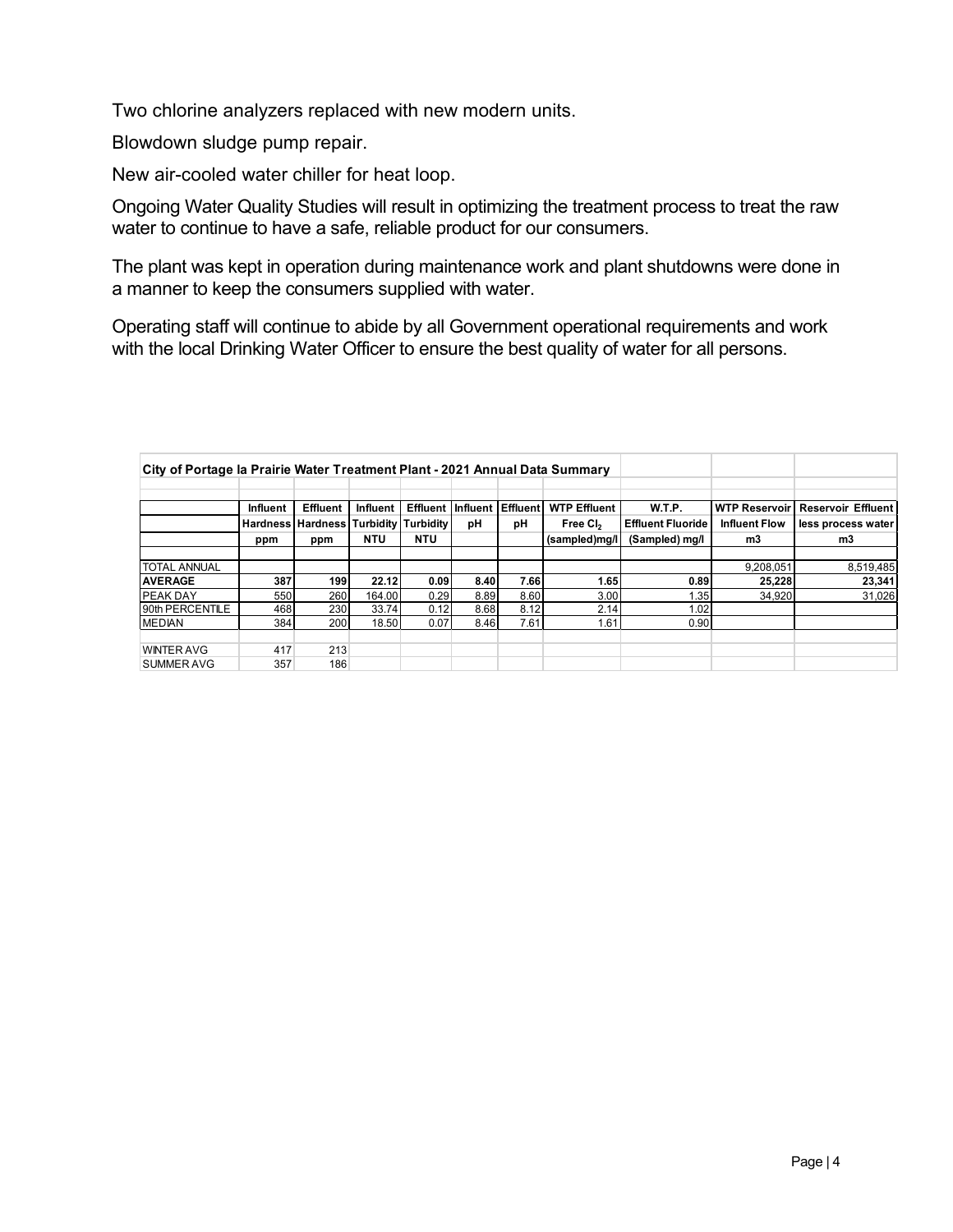

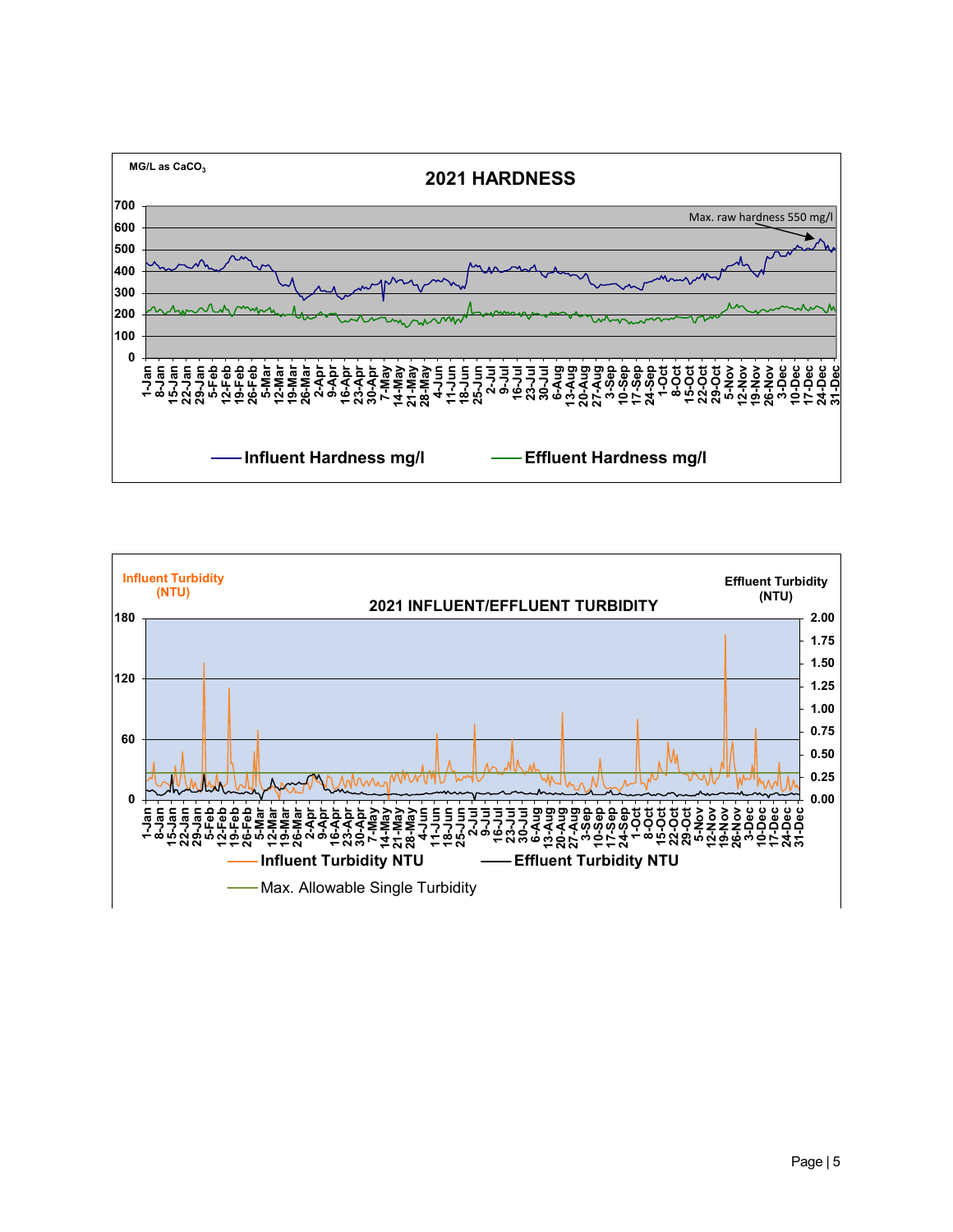

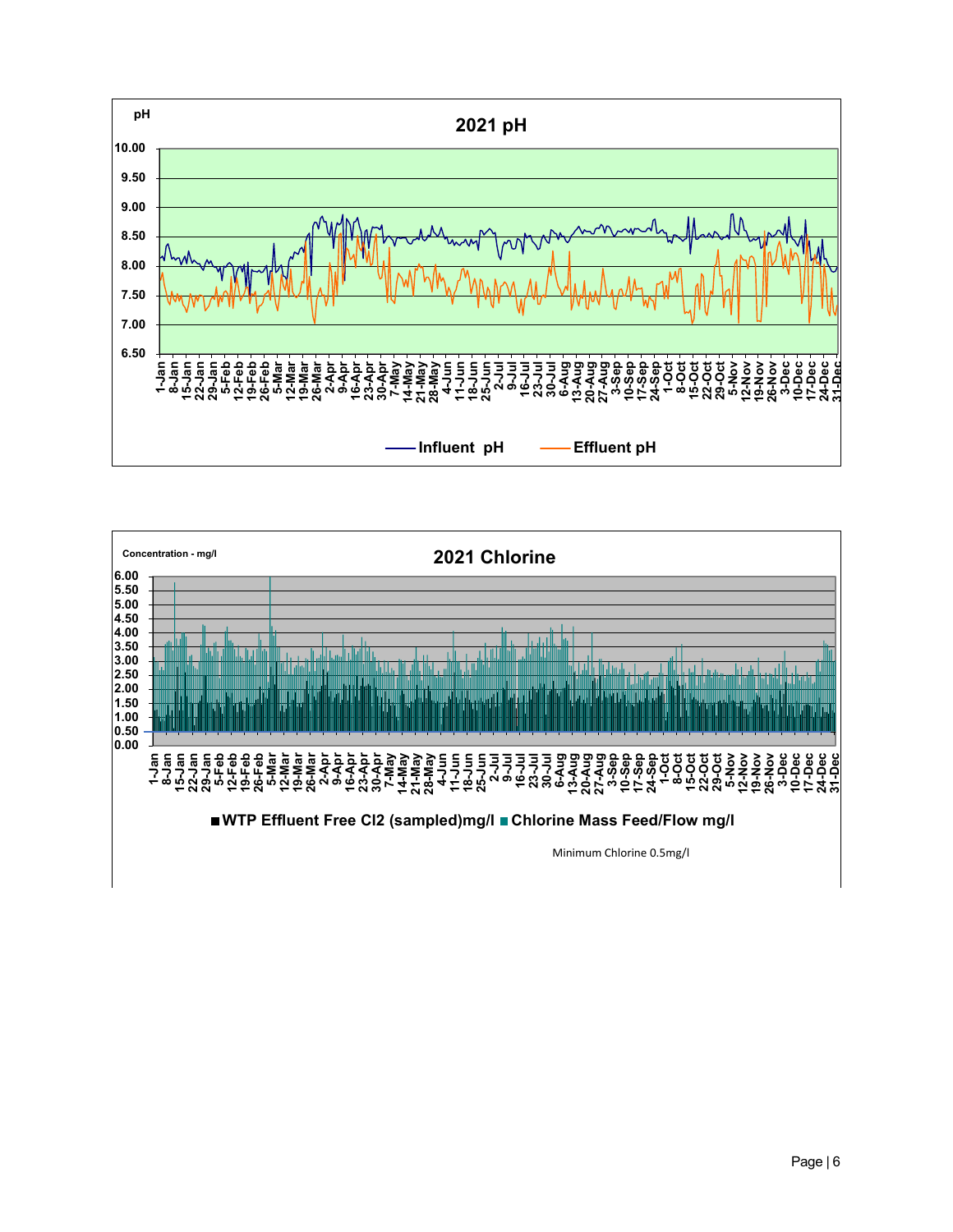

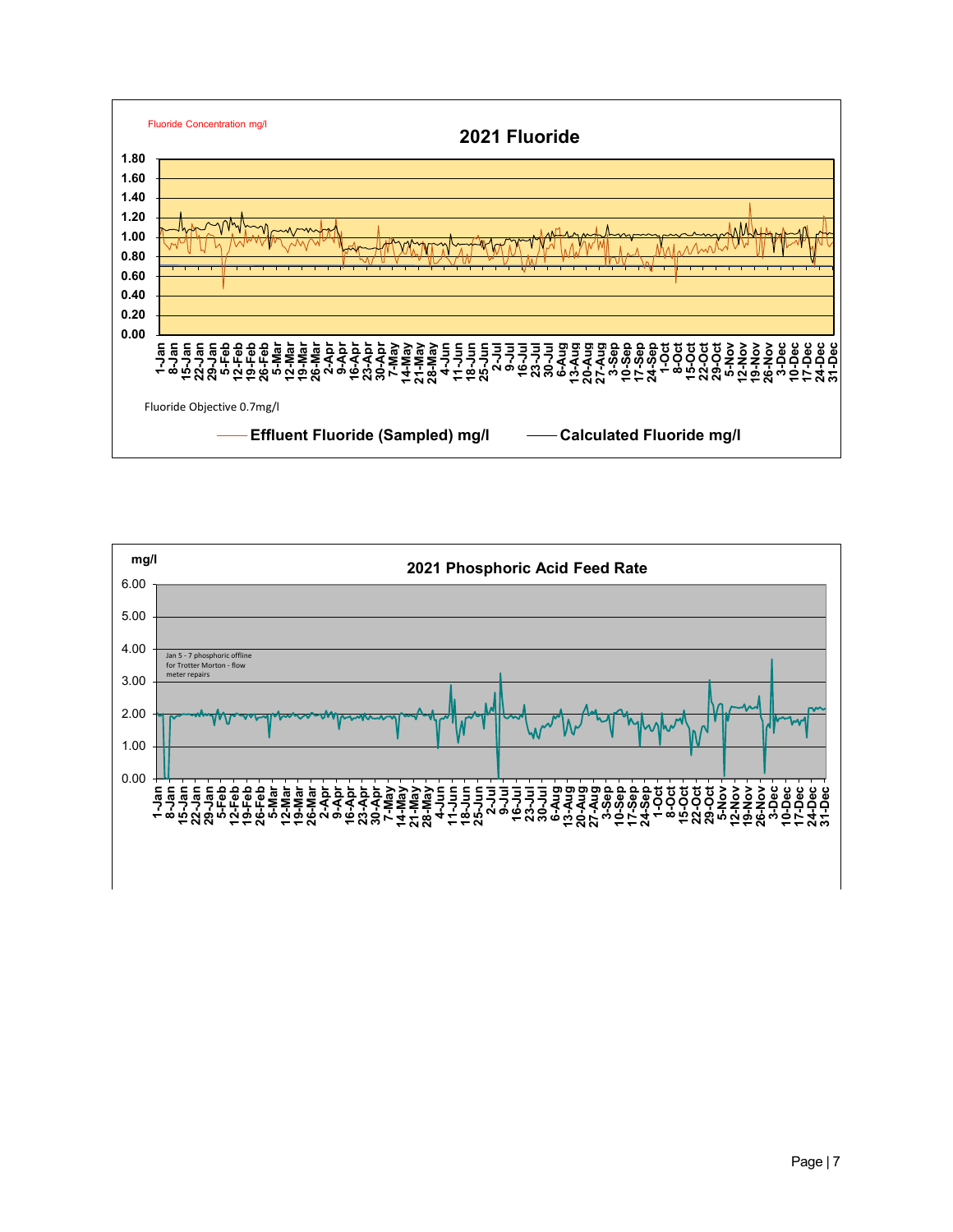